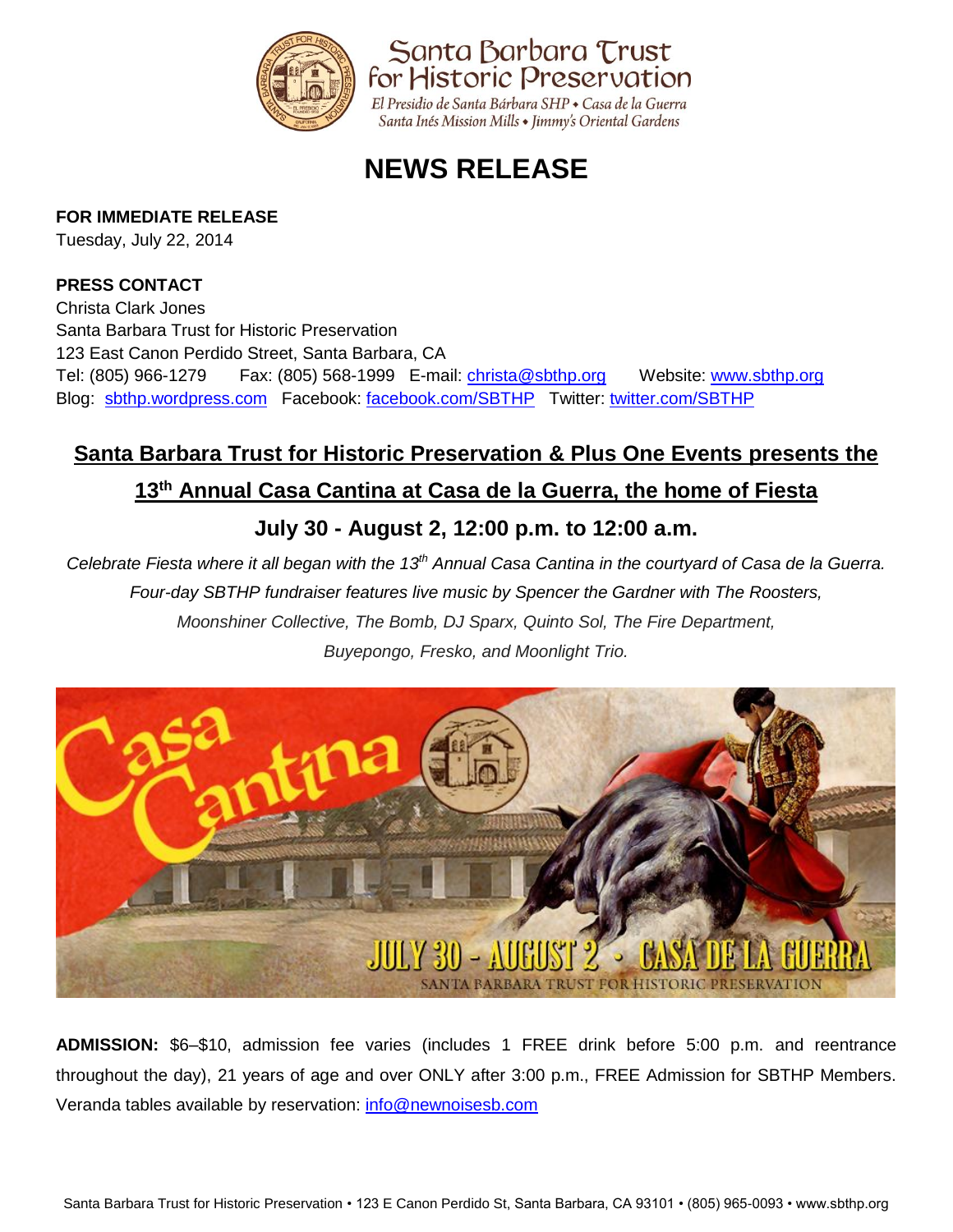(SANTA BARBARA, CA)– Celebrate Fiesta where it all began as the Santa Barbara Trust for Historic Preservation and Plus One Events presents Casa Cantina in the courtyard of the historic Casa de la Guerra. A highlight of the annual Old Spanish Days Fiesta celebration, from Wednesday, July 30 to Saturday, August 2, 12:00 p.m. to 12:00 a.m., locals and visitors alike are invited to stop by, have a cold drink and celebrate at the home of Fiesta—Casa de la Guerra.

When the first modern Old Spanish Days Fiesta celebration was held in 1924, parties and teas in honor of members from early Santa Barbara families were held at Casa de la Guerra. Casa Cantina, located across the street from De la Guerra Plaza in the heart of downtown's Fiesta activities, continues the site's tradition as a place for civic celebrations and special events. Featuring beer and wine for sale, for a small fee guests can relax, have a cold drink and enjoy live music in the evening in Casa courtyard. All proceeds benefit the Santa Barbara Trust for Historic Preservation and the continued restoration of Casa de la Guerra.

SBTHP members receive FREE admission with a valid membership card. Before 4:00 p.m. admission includes entrance to the exhibit at Casa de la Guerra, *Orpha Klinker and Bill Dewey: Landmarks of California*. For more information call (805) 965-0093 or visit [www.sbthp.org.](http://www.sbthp.org/)

### **VIVA LA MUSIC STAGE AT CASA CANTINA**

*Experience some of the best live music in the heart of Old Spanish Days Fiesta!*

#### Wednesday, July 30

8:00 p.m. to 12:00 a.m. Live Music by **Spencer the Gardner with The Roosters** (A California sun-kissed, Latin-tinged, genre-bending big band surf mariachi indie pop affair)

Thursday, July 31

5:00 p.m. to 7:00 p.m. Happy Hour featuring **Moonshiner Collective** 8:00 p.m. to 12:00 a.m. Live Music by **The Bomb** (Funk/Soul)

#### Friday, August 1

Day: **DJ Sparx** (join DJ Sparx at the Cantina as we celebrate the Fiesta parade) 8:00 p.m. to 12:00 a.m. Live Music by **Quinto Sol** (Latin/Reggae/Funk) with **The Fire Department**

Saturday, August 2 8:00 p.m. to 12:00 a.m. Live Music by **Buyepongo** (Dance/Cumbia/ Merengue)

#### with **Fresko** (DJ); **Moonlight Trio** ("Cumbiabilly")

#### **Casa Cantina 4-Day Wristband via Night Out, Inc.**

Purchase link: [nightout.com/events/casa-cantina-4-day-wristbands](http://nightout.com/events/casa-cantina-4-day-wristbands)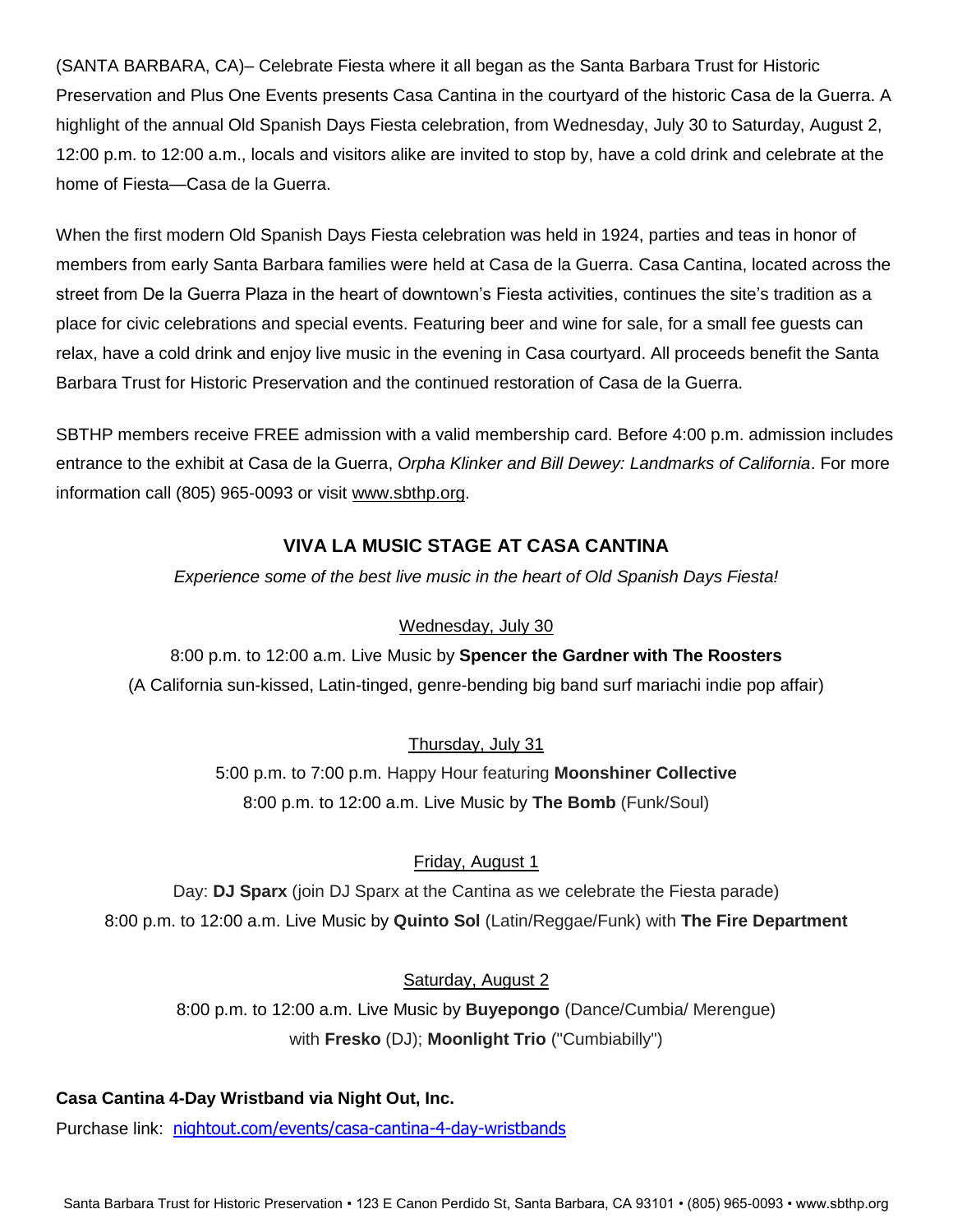**Veranda VIP Tables:** VIP table reservations on the Veranda: [info@newnoisesb.com](mailto:info@newnoisesb.com) for reservations or more information. Tables available Wednesday to Saturday night starting at 6:00 p.m.

#### ####

#### **CALENDAR LISTING**

Casa Cantina **DATES:** Wednesday, July 30 to Saturday, August 2, 2014 **TIME:** 12:00 p.m. to 12:00 a.m.

**LOCATION:** Casa de la Guerra, 15 East De la Guerra Street, Santa Barbara, CA **COST:** \$6–\$10, admission fee varies (admission includes 1 FREE drink before 5:00 p.m. and reentrance throughout the day), 21 years of age and over ONLY after 3:00 p.m., FREE Admission for SBTHP Members. Veranda tables available by reservation: [info@newnoisesb.com](mailto:info@newnoisesb.com)

**FOR MORE INFORMATION:** Visit [www.sbthp.org](http://www.sbthp.org/) or call (805) 965-0093

#### **SHORT DESCRIPTION**

Celebrate Fiesta where it all began with the 13<sup>th</sup> annual Casa Cantina in the courtyard of Casa de la Guerra. From Wed, July 30 to Sat, August 2, relax, sip a cold drink, and party at the home of Fiesta.

#### ####

**ABOUT Casa de la Guerra**—One of the most important remnants of Santa Barbara's Spanish-Mexican heritage, the Casa has been at the heart of Santa Barbara's history since its construction (1819-1827) by the fifth Presidio comandante, José de la Guerra. The house played an important role in the civic and social life of Santa Barbara well into the twentieth century as the site of regular gala celebrations for family weddings, community gatherings, and visiting government emissaries. When the first modern Old Spanish Fiesta was held in 1924, parties and teas in honor of members of the early families were held at Casa de la Guerra. Following the devastating June 29, 1925, earthquake in Santa Barbara, the Casa and neighboring El Paseo served as models for rebuilding parts of downtown Santa Barbara. Starting in 1990, the Santa Barbara Trust for Historic Preservation began conducting research to determine the structural history of the Casa, with particular emphasis on its original configuration during the time José de la Guerra and his family resided there, a thirty-year period between 1828 and 1858. Today the restored home is a museum featuring original furnishings, a history of the De la Guerra family, and rotating exhibits.

**ABOUT Santa Barbara Trust for Historic Preservation (SBTHP)**— For over fifty years the Santa Barbara Trust for Historic Preservation (SBTHP) has worked to *protect, preserve, restore, reconstruct, and interpret historic sites in Santa Barbara County*. Founded in 1963 by Dr. Pearl Chase and other concerned community